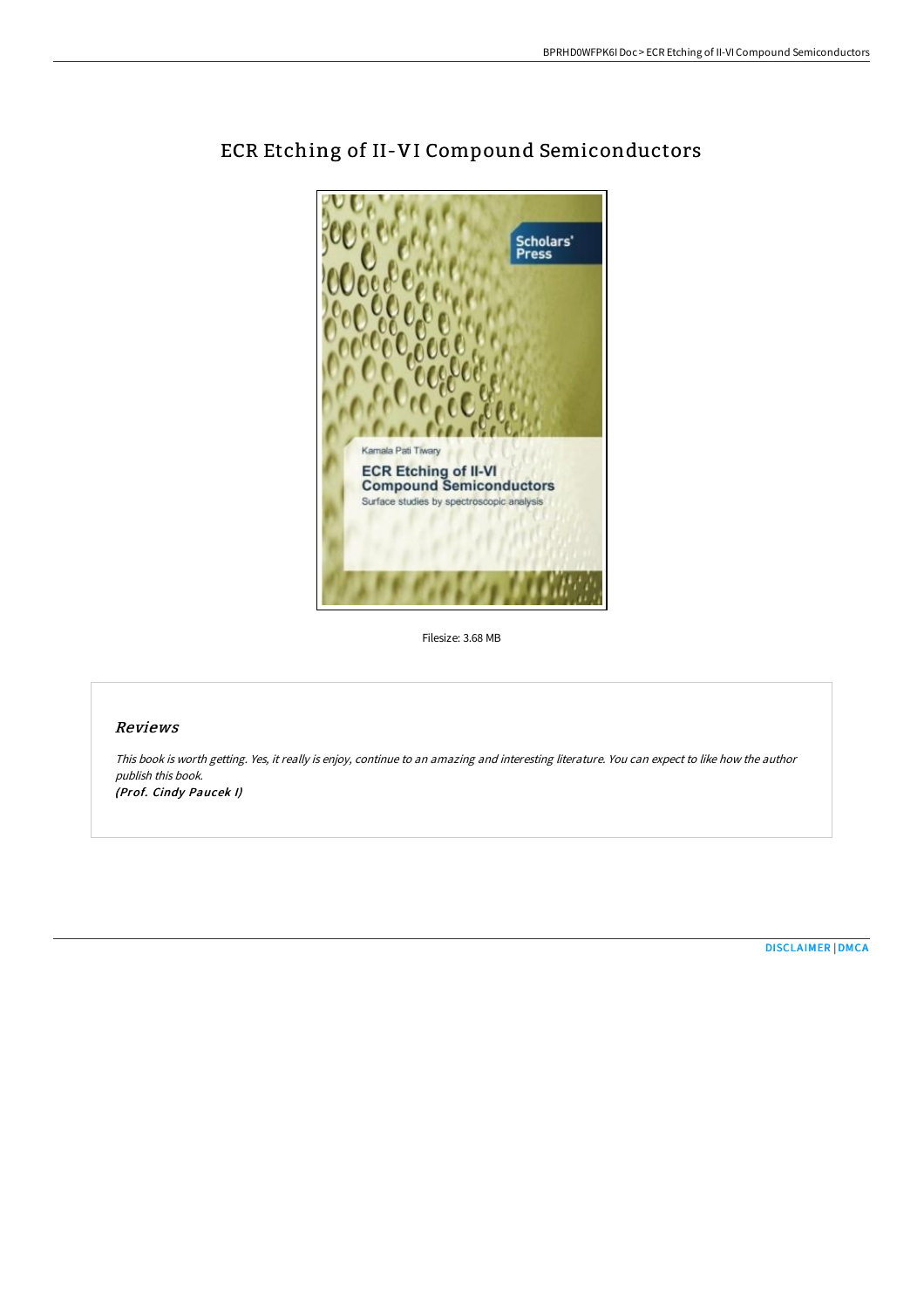## ECR ETCHING OF II-VI COMPOUND SEMICONDUCTORS



To read ECR Etching of II-VI Compound Semiconductors PDF, you should click the link below and download the ebook or have access to other information that are in conjuction with ECR ETCHING OF II-VI COMPOUND SEMICONDUCTORS ebook.

Condition: New. Publisher/Verlag: Scholar&apos:s Press | Surface studies by spectroscopic analysis | The dry etching of II-VI compounds is important for the device processing as it has higher degree of etch selectivity and anisotropy. Different techniques for plasma generation have been discussed. Set up of ECR system with various components and the generation of ECR plasma has been described. The book consists of ECR etching of III-V and II-VI group compound materials. The etching experiments were carried out by changing the various parameters like temperature, etching time, flow rate, microwave power and RF power. UV-Vis spectroscopic study of the etched samples has been made which is discussed in detail. ECR etching of cadmium zinc telluride, one of the II-VI compound materials has been performed by using gas mixture of CCl2F2 and Ar. The CCl2F2 gas is chosen for the etching purposes because of its less toxicity in comparison to pure Cl and other Cl based gases. Structural, thermal and optical properties of II-VI compounds and their various applications have also been discussed. In one chapter the optical properties of the amorphous films have been investigated when the films have been exposed to the ECR discharge. | Format: Paperback | Language/Sprache: english | 124 pp.

 $\blacksquare$ Read ECR Etching of II-VI Compound [Semiconductor](http://digilib.live/ecr-etching-of-ii-vi-compound-semiconductors.html)s Online  $\overline{\mathbf{m}}$ Download PDF ECR Etching of II-VI Compound [Semiconductor](http://digilib.live/ecr-etching-of-ii-vi-compound-semiconductors.html)s